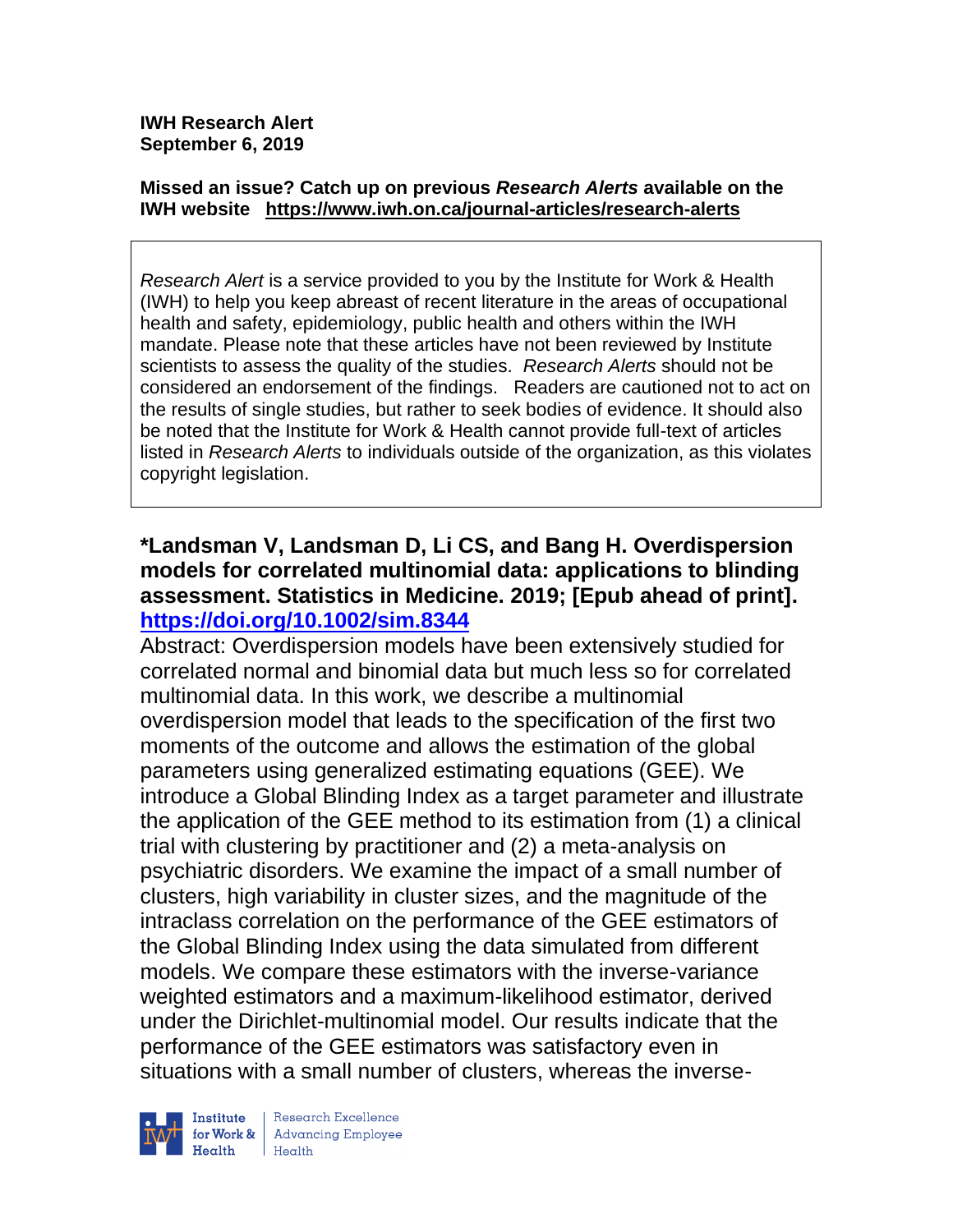variance weighted estimators performed poorly, especially for larger values of the intraclass correlation coefficient. Our findings and illustrations may be instrumental for practitioners who analyze clustered multinomial data from clinical trials and/or meta-analysis

### **\*Mior S, Wong J, Sutton D, Beliveau PJH, Bussieres A, Hogg-Johnson S, et al. Understanding patient profiles and characteristics of current chiropractic practice: a crosssectional Ontario Chiropractic Observation and Analysis STudy (O-COAST). BMJ Open. 2019; 9(8):e029851.**

**<https://doi.org/10.1136/bmjopen-2019-029851> [open access]** Abstract: OBJECTIVES: There is no current detailed profile of people seeking chiropractic care in Canada. We describe the profiles of chiropractors' practice and the reasons, nature of the care provided to their patients and extent of interprofessional collaborations in Ontario, Canada. DESIGN: Cross-sectional observational study. SETTING: Primary care setting in Ontario, Canada. PARTICIPANTS: We randomly recruited chiropractors from a list of registered chiropractors (n=3978) in active practice in 2015. Of the 135 randomly selected chiropractors, 120 were eligible, 43 participated and 42 completed the study. OUTCOME MEASURES: Each chiropractor recorded information for up to 100 consecutive patient encounters, documenting patient health profiles, reasons for encounter, diagnoses and care provided. Descriptive statistics summarised chiropractor, patient and encounter characteristics, with analyses accounting for clustering and design effects. RESULTS: Chiropractors provided data on 3523 chiropractor-patient encounters. More than 65% of participating chiropractors were male, mean age 44 years and had practised on average 15 years. The typical patient was female (59% of encounters), between 45 and 64 years (43%) and retired (21%) or employed in business and administration (13%). Most (39.4%) referrals were from other patients, with 6.8% from physicians. Approximately 68% of patients paid out of pocket or claimed extended health insurance for care. Most common diagnoses were back (49%, 95% CI 44 to 56) and neck (15%, 95% CI 13 to 18) problems, with few encounters related to maintenance/preventive care (0.86%, 95% CI 0.2 to 3.9) and non-musculoskeletal problems (1.3%, 95% CI 0.7 to 2.3). The most common treatments included spinal manipulation (72%), soft tissue therapy (70%) and mobilisation



Institute Research Excellence<br>
for Work & Advancing Employee<br>
Health Health Health Health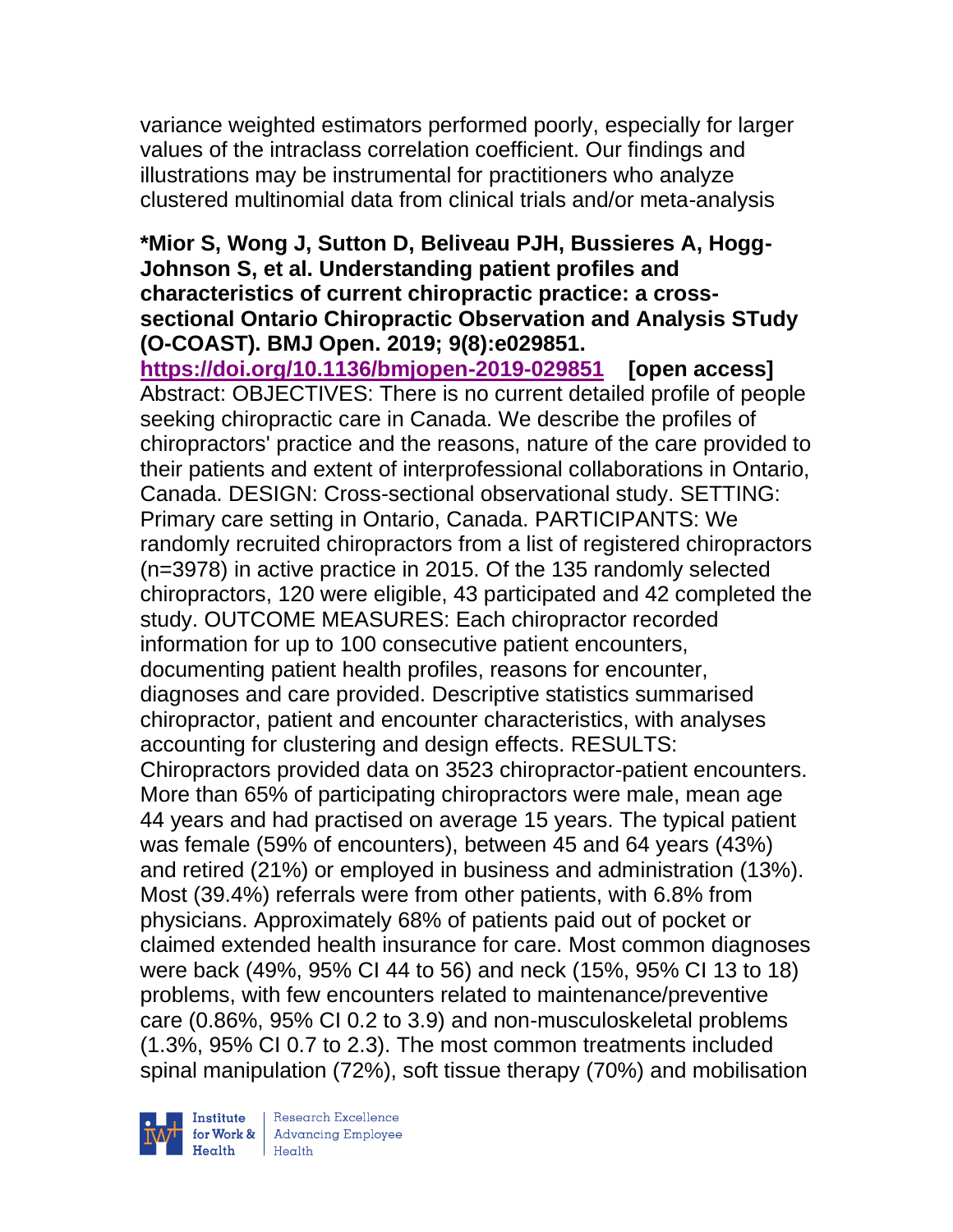(35%). CONCLUSIONS: This is the most comprehensive profile to date of chiropractic practice in Canada. People who present to Ontario chiropractors are mostly adults with a musculoskeletal condition. Our results can be used by stakeholders to make informed decisions about workforce development, education and healthcare policy related to chiropractic care

#### **Arends I, Almansa J, Stansfeld SA, Amick BC, van der Klink JJL, and Bultmann U. One-year trajectories of mental health and work outcomes post return to work in patients with common mental disorders. Journal of Affective Disorders. 2019; 257:263-270. <https://doi.org/10.1016/j.jad.2019.07.018>**

Abstract: BACKGROUND: We investigated one-year trajectories of symptom recovery, work functioning and the return to work percentage (RTW%) among patients with common mental disorders (CMDs). METHODS: Data were used from a cluster-randomised controlled trial evaluating a problem-solving intervention for CMD patients (N=158) who had returned to work. Information on anxiety and depressive symptoms, work functioning and RTW% was collected at baseline and 3, 6 and 12 months follow-up. Latent class growth analyses were used to identify trajectories for the four outcomes and investigate how these trajectories clustered in higher order latent classes. Additionally, we investigated the relation between patient characteristics and class membership. RESULTS: We identified four trajectories for all four outcomes and derived three higher order latent classes: slow recovery (42% [66/158]) (high anxiety and depressive symptoms, moderate to low work functioning and fast RTW); fast recovery (25% [40/158]) (low anxiety and depressive symptoms, high work functioning and fast RTW); and gradual recovery (33% [52/158] (decreasing anxiety and depressive symptoms, increasing or low work functioning and fast RTW). Participants with a higher work engagement and readiness to stay at work were more likely to belong to the fast recovery class. LIMITATIONS: Due to the relatively small sample size, some trajectories consisted of few participants. Symptom severity was selfreported. CONCLUSIONS: Many CMD patients experience high levels of mental health symptoms and work functioning problems during the year post RTW. Creating realistic recovery expectations

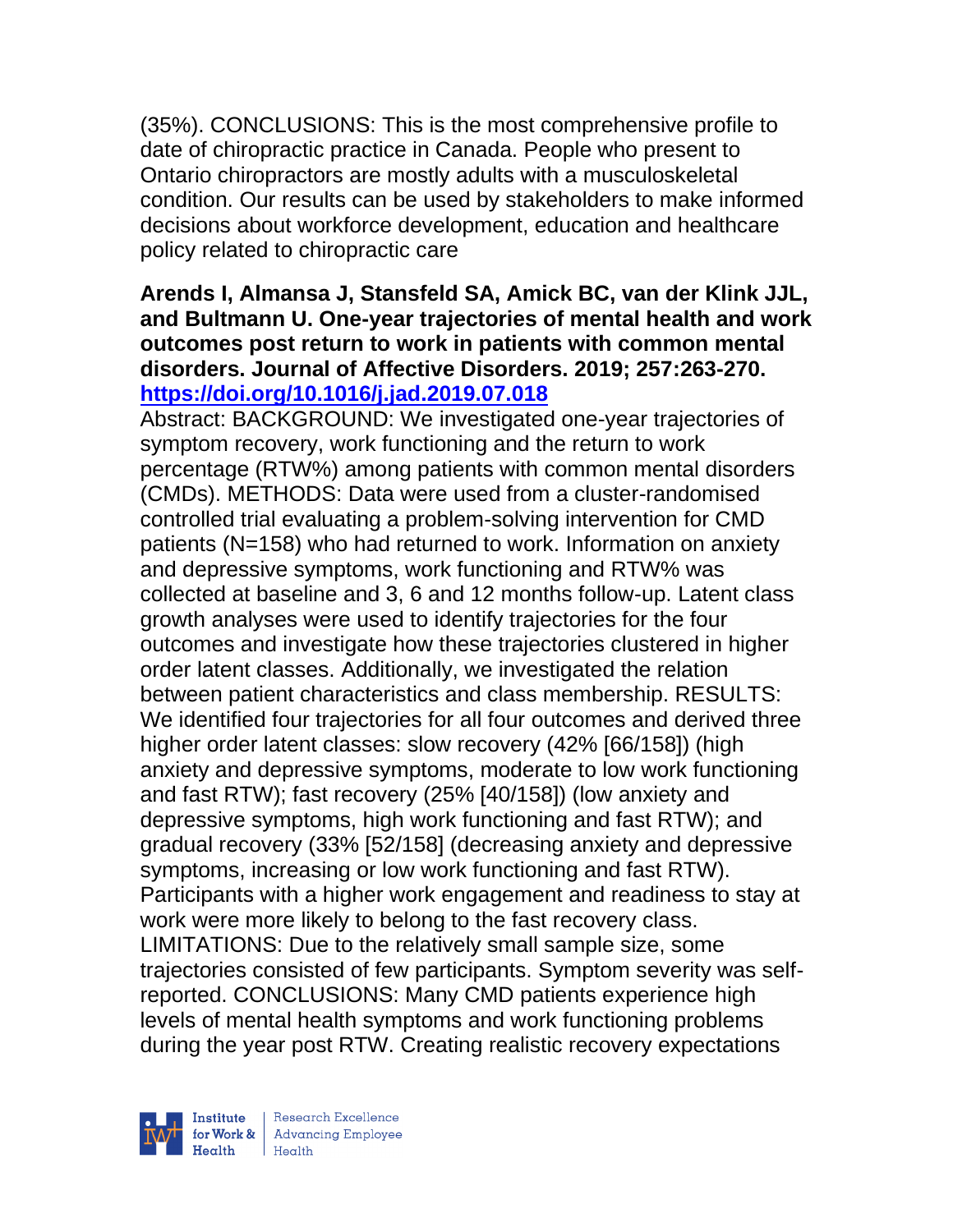(for both patients and their environments) could be important for successful and sustainable recovery and work participation

#### **Baker NA, Feller H, and Freburger J. Does insurance coverage affect use of tests and treatments for working age individuals with carpal tunnel syndrome in the United States? Analysis of the national ambulatory medical care survey (2005-2014). Archives of Physical Medicine & Rehabilitation. 2019; 100(9):1592-1598.**

### **<https://doi.org/10.1016/j.apmr.2019.03.014>**

Abstract: OBJECTIVE: Carpal tunnel syndrome (CTS) is frequently seen as a work-related disorder. Few studies have examined the treatment of CTS by insurance coverage, and none have used a large, population-based dataset. This study examined the extent to which the use of CTS tests and treatments varied for those on workers' compensation insurance (WCI) vs private insurance and Medicaid, controlling for patient and provider characteristics. DESIGN: Analysis of 10 years of data (2005-2014) from the National Ambulatory Medical Care Survey. SETTING: United States officebased physician practices. PARTICIPANTS: Adults 18-64 years who had a physician visit for CTS (N=23,236,449). INTERVENTIONS: Not applicable. MAIN OUTCOME MEASURES: We examined use of 2 diagnostic tests, imaging and electromyography, and 7 treatments: casting, splinting, occupational therapy (OT), physical therapy (PT), carpal tunnel release surgery, steroid injections, and nonsteroidal anti-inflammatory drug (NSAID). RESULTS: Individuals who sought care for CTS were more likely to be covered by private insurance (56.9%) than WCI (9.8%) or Medicaid (6.5%). The most commonly prescribed treatment for all types of insurance coverage was splints, followed by NSAID prescription, and OT or PT therapies. Steroid injections (1.2%) and CTS surgery (4.5%) were used significantly less than other treatment types. Patients on WCI were less likely to receive diagnostic tests, and more likely to receive OT or PT than those on other types of insurance coverage. CONCLUSION: Patients with CTS who seek ambulatory care are most likely to be covered by private insurance. Insurance coverage appears to play a role in treatment and diagnostic choices for CTS



| Research Excellence for Work & Advancing Employee<br>Health Health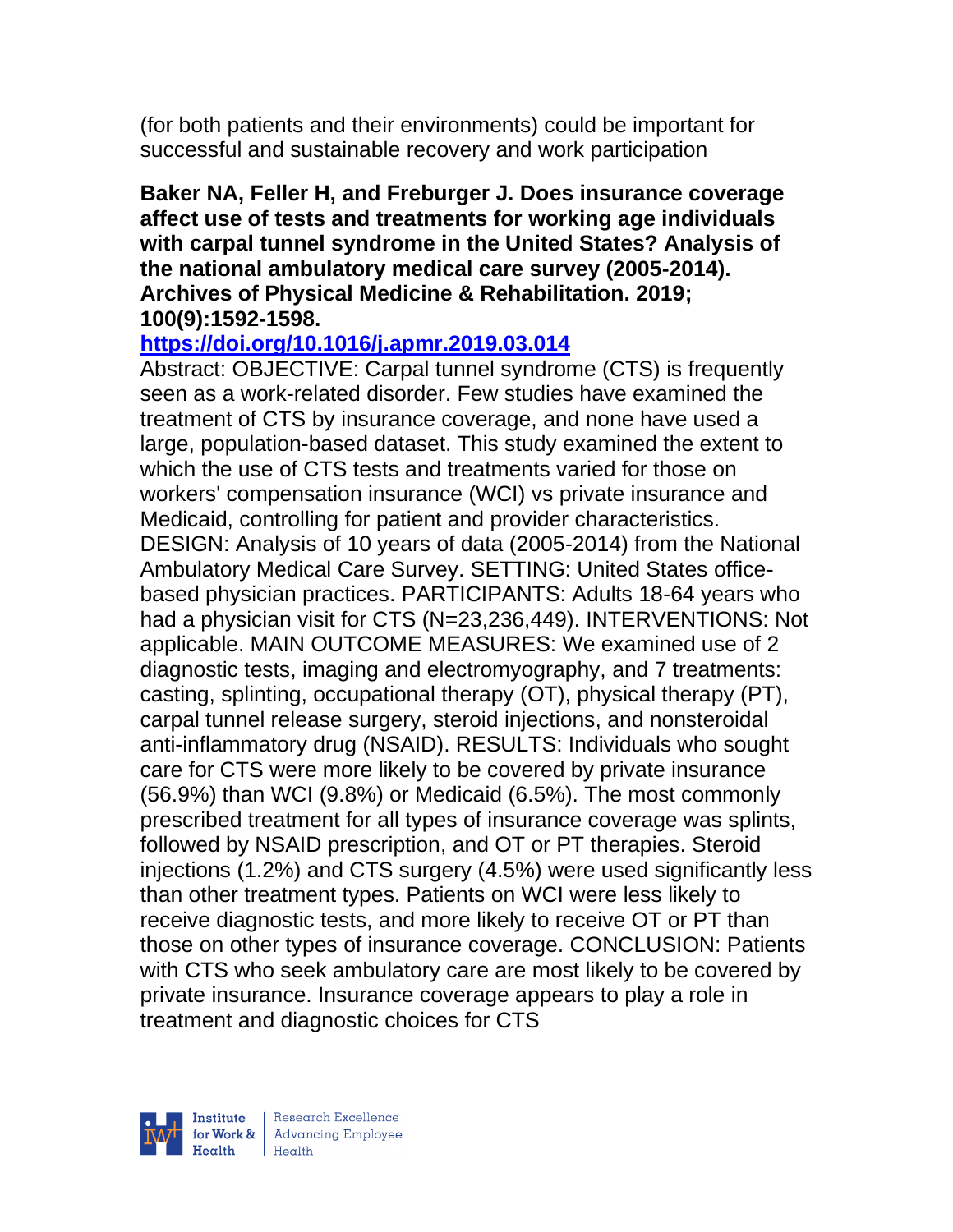### **Bouffard J, Durand MJ, and Coutu MF. Adaptation of a guide to equip employers to manage the gradual return to work of individuals with a musculoskeletal disorder. Journal of Occupational Rehabilitation. 2019; 29(3):625-635. <https://doi.org/10.1007/s10926-019-09827-4>**

Abstract: Purpose The gradual return to work (GRTW) of injured workers poses numerous challenges for workplaces. The aim of this study was to provide employers with an adapted tool to support them in managing GRTWs following a musculoskeletal disorder (MSD), by adapting the Guide for estimation of margin of manoeuvre (Durand et al. in 7th international scientific conference on prevention of workrelated musculoskeletal disorders, 2010) and then evaluating the acceptability of the adapted version. Methods A mixed methods design was used. Content experts were surveyed about the content and form of a first version of the adapted tool. Proposed modifications were then discussed in a group meeting until consensus was reached on the changes to be made. The acceptability of the new version was determined by conducting semi-structured interviews of potential users. A thematic analysis of the verbatim transcript was performed. Results Nine experts reached a consensus on 20 modifications, which yielded a tool comprising an instruction guide and a planning worksheet. The eight companies consulted found the tool acceptable, useful, and pertinent, but also identified a few changes to be made. Conclusion The use of original methods made it possible to adapt the content of the tool while taking evidence-based data and user needs into account, all of which contributed to its acceptance. The tool will support employers and standardize management of GRTWs following MSD-related sick leaves. Possible avenues for future research emerged from this study: evaluate the acceptability of new formats and a transdiagnostic version of the tool, and consult workers

**Chen Y, Zhang M, Qiu W, Sun X, Wang X, Dong Y, et al. Prevalence and determinants of noise-induced hearing loss among workers in the automotive industry in China: a pilot study. Journal of Occupational Health. 2019; 61(5):387-397. <https://doi.org/10.1002/1348-9585.12066> [open access]** Abstract: OBJECTIVE: Data on noise-induced hearing loss (NIHL) in the automotive industry are rare. This pilot study aimed to investigate the prevalence and determinants of NIHL among workers in the



Research Excellence Institute<br>
for Work & Advancing Employee<br>
Health Health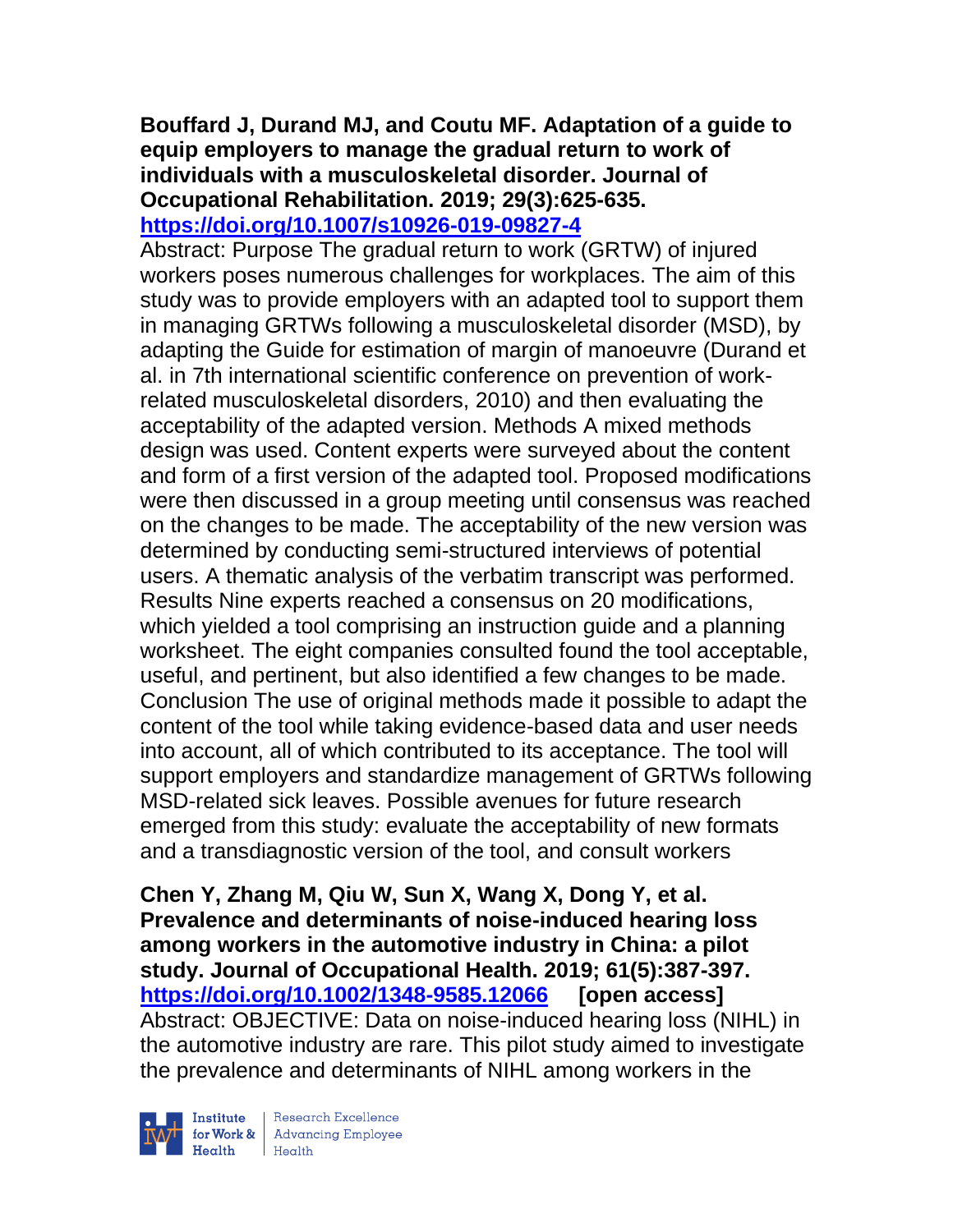automotive industry in China. METHODS: A cross-sectional survey was conducted with 6557 participants from the automotive industry. The questionnaire survey was administered, and individual noise exposure level (LAeq.8h ) and hearing loss level were measured. RESULTS: Of participants, 96.43% were male; the median age was 27.0 years and 28.82% had NIHL defined as adjusted high-frequency noise-induced hearing loss (AHFNIHL). Concerning individual noise levels (LAeq.8h ), 62.53% exceeded 85 dB(A), which were mainly concentrated in various jobs, including metal cutting, surface treatment, stamping, welding, grinding, assembly, plastic molding, and forging. Each typical noise source generated its own unique temporal waveform shape with the type of non-Gaussian noise. Of workers, 53.15% regularly used hearing protector devices (HPD), and the proportion of regular HPD use increased with LAeq.8h . The trend test showed that the prevalence of AHFNIHL in male workers significantly increased with an increase in LAeq.8h at <94 dB(A) and cumulative noise exposure (CNE) in each age group (P < 0.05 or P < 0.01). A logistic regression analysis showed that CNE and HPD usage frequency were important factors contributing to AHFNIHL. CONCLUSIONS: CNE and HPD usage frequency were the determinants for NIHL. Much more human surveys are needed to understand the prevalence and determinants of NIHL in the automotive industry in China

#### **Drain JR and Reilly TJ. Physical employment standards, physical training and musculoskeletal injury in physically demanding occupations. Work. 2019; 63(4):495-508. <https://doi.org/10.3233/WOR-192963>**

Abstract: BACKGROUND: Physically demanding occupations such as the military, firefighting and law enforcement have adopted physical employment standards (PES). The intent of PES is to match the physical capacity of personnel with the physical demands of job tasks. Inadequate physical capacity can affect occupational task performance as well musculoskeletal injury (MSKI) risk. OBJECTIVE: To present contemporary evidence on the relationship(s) between PES, physical training, physical capacity and MSKI in physically demanding occupations, and provide recommendations regarding physical training for improved occupational performance and reduced MSKI risk. METHODS: This narrative review draws on evidence from



| Research Excellence Finantium Research Excellence<br>
Finantium Research Employee<br>
Realth Health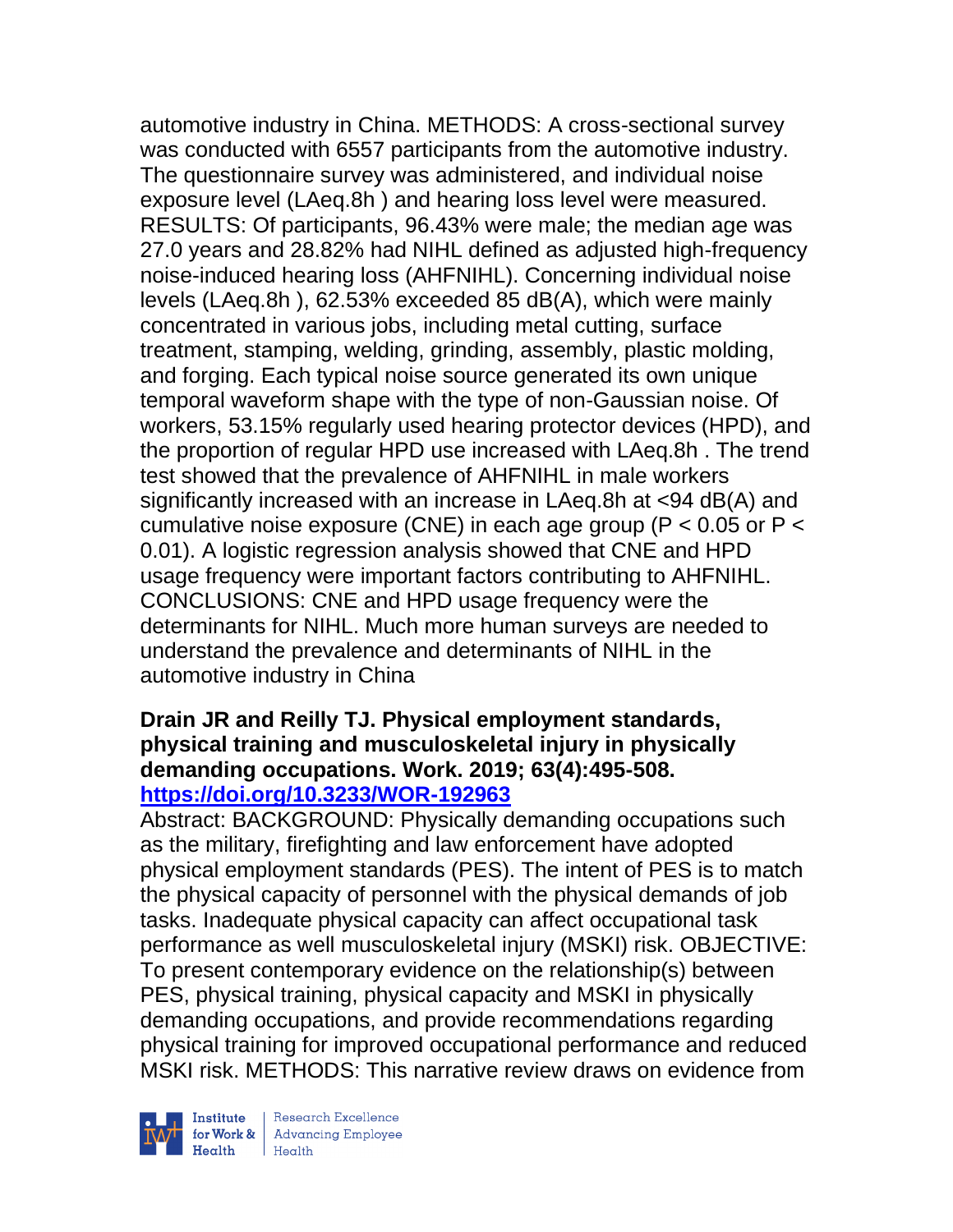104 published sources. RESULTS: Physical training is central to the development and maintenance of occupationally-relevant physical capacity, as well as mitigating MSKI risk associated with job performance. In addition, given the prevalence of manual handling tasks, strength training needs to be emphasised in physical training regimen. CONCLUSIONS: PES development can inform both physical training and injury prevention strategies in physically demanding occupations. Furthermore, a physical performance continuum is essential to through-career maintenance of occupational performance and health, and the preservation of organisational capability. Finally, organisations should consider the potential to implement PES as maximal performance tests to better understand the relationship between occupational task performance and MSKI risk

**Gold PB, Crane KT, Fabian ES, and Morris TR. Strategies for recruiting participants into randomized controlled trials: a crossprogram profile of the PROMISE demonstration program. Journal of Vocational Rehabilitation. 2019; 51(2):243-252. <https://doi.org/10.3233/JVR-191042>** 

**Iwakiri K, Takahashi M, Sotoyama M, Liu X, and Koda S. Priority approaches of occupational safety and health activities for preventing low back pain among caregivers. Journal of Occupational Health. 2019; 61(5):339-348.** 

**<https://doi.org/10.1002/1348-9585.12055> [open access]** Abstract: OBJECTIVES: The incidence of occupational low back pain (LBP) is high among caregivers. The use of care equipment and training about care methods could prevent LBP among caregivers. However, in care facilities in Japan, these measures are not adequately employed. Moreover, the care facilities have faced issues regarding poor staffing in recent years. The present study investigated the relationship between LBP and occupational safety and health activities (OSHAs) for preventing LBP among caregivers and aimed to validate the priority approaches of OSHA. METHODS: This cross-sectional study was conducted in care facilities for the elderly in Japan. Questionnaires for administrators and caregivers were distributed to 1,000 facilities and 5,000 caregivers, respectively. Questionnaires completed by 612 facilities and 2,712 caregivers were

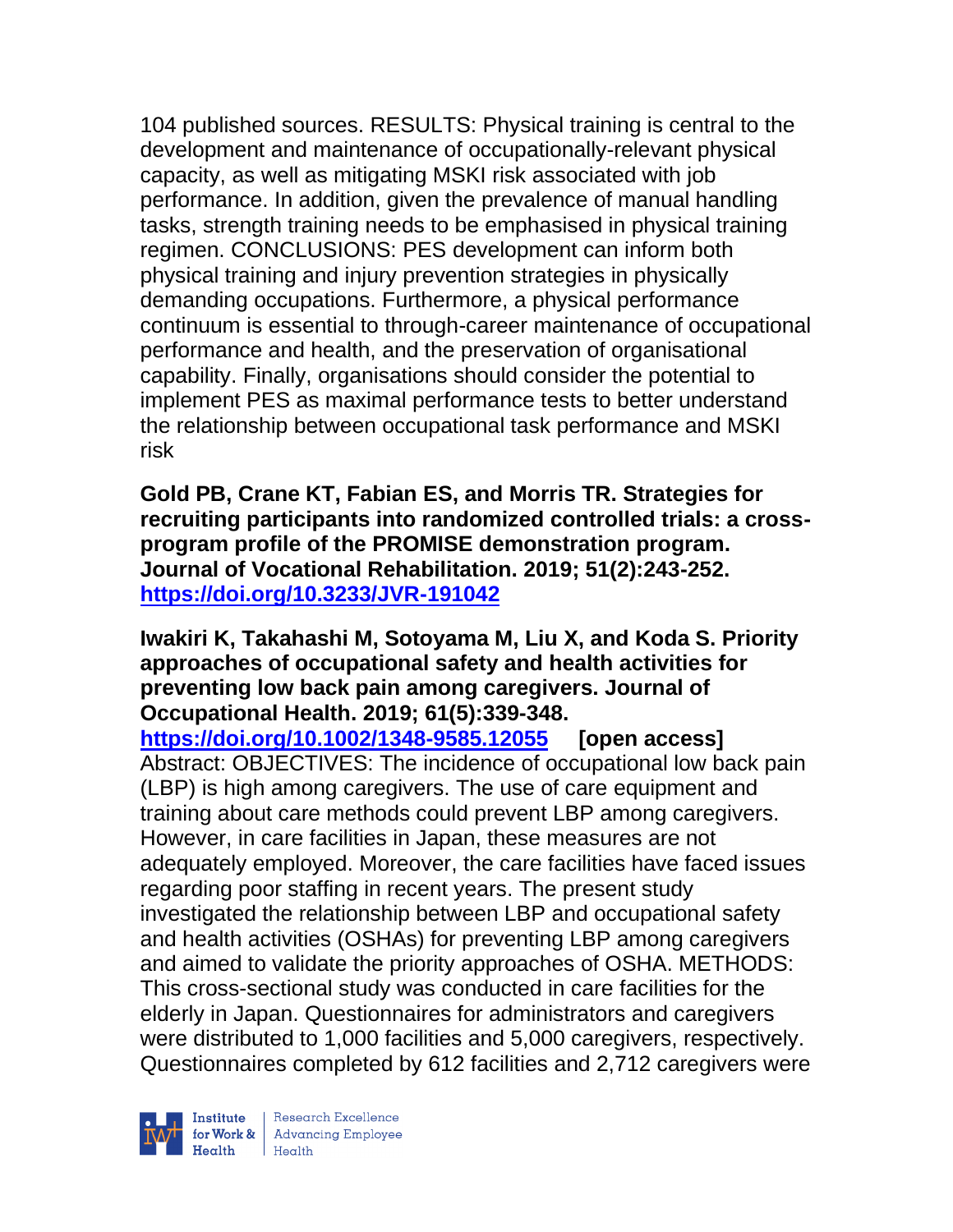analyzed. RESULTS: No direct association was observed between severe LBP and OSHA, but indirect association was done. A significant relationship was noted between severe LBP and the care methods. Direct factors causing severe LBP were lifting a resident using human power and taking an unsuitable posture. These care methods were associated with the following OSHAs: promoting the use of care equipment, training about care methods, and consultation regarding the use of care equipment and employing an appropriate care method with the person in charge. CONCLUSIONS: These OSHAs decreased lifting a resident using human power and taking an unsuitable posture, which are the primary risk factors of LBP. Therefore, these OSHAs should be implemented as priority approaches to prevent LBP among caregivers in care facilities for the elderly

### **Kalakoti P, Volkmar AJ, Bedard NA, Eisenberg JM, Hendrickson NR, and Pugely AJ. Preoperative chronic opioid therapy negatively impacts long-term outcomes following cervical fusion surgery. Spine. 2019; 44(18):1279-1286.**

## **<https://doi.org/10.1097/BRS.0000000000003064>**

Abstract: STUDY DESIGN: Retrospective, observational. OBJECTIVE: The aim of this study was to define the impact of preoperative chronic opioid therapy (COT) on outcomes following cervical spine fusions. SUMMARY OF BACKGROUND DATA: Opioid therapy is a commonly practiced method to control acute postoperative pain. However, concerns exist relating to use of prescription opioids, including inherent risk of abuse, tolerance, and inferior outcomes following major surgery. METHODS: A commercial dataset was queried from 2007 to 2015 for patients undergoing primary cervical spine arthrodesis [ICD-9 codes 81.01-81.03]. Primary outcome measures were 1-year and 2-year reoperation rates, emergency department (ED) visits, adverse events, and prolonged postoperative opioid use. Secondary outcomes included short-term outcomes including 90-day complications (cardiac, renal, neurologic, infectious, etc.). COT was defined as a history of opioid prescription filling within 3 months before surgery and was the primary exposure variable of interest. Generalized linear models investigated the association of preoperative COT on primary/secondary endpoints following risk-adjustment. RESULTS:

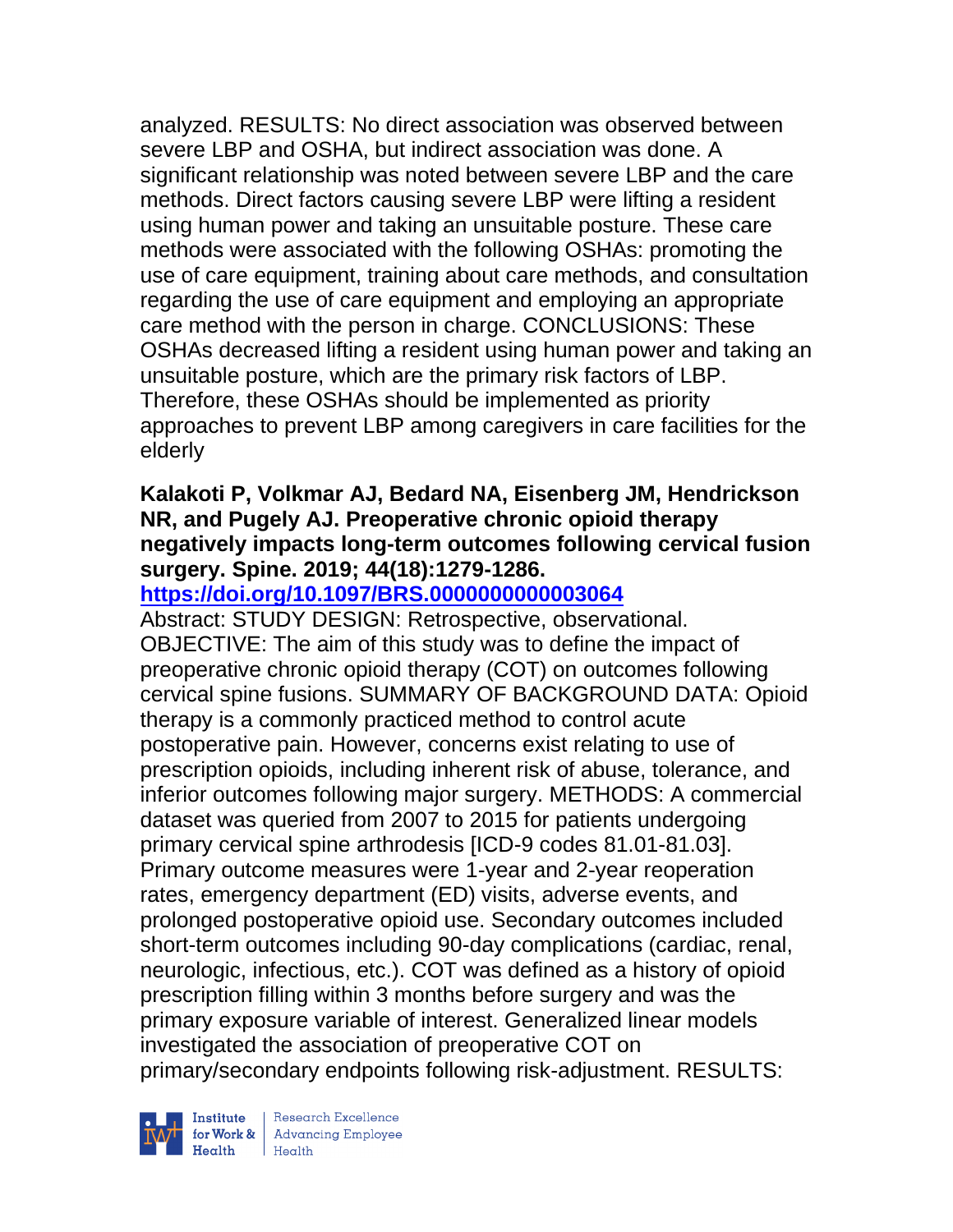Overall, 20,730 patients (51.3% female; 85.9% >50 years) underwent primary cervical spine arthrodesis. Of these, 10,539 (n = 50.8%) met criteria for COT. Postoperatively, 75.3% and 29.8% remained on opioids at 3 months and 1 year. Multivariable models identified an association between COT and an increased risk of 90-day ED visit [odds ratio (OR):  $1.25$ ; P < 0.001] and wound complications (OR: 1.24;  $P = 0.036$ ). At 1 year, COT was strongly associated with reoperations (OR: 1.17; P = 0.043), ED visits (OR: 1.31; P < 0.001), and adverse events including wound complications (OR: 1.32; P < 0.001), infections (OR: 1.34;  $P = 0.042$ ), constipation (OR: 1.11;  $P =$ 0.032), neurological complications (OR: 1.44;  $P = 0.01$ ), acute renal failure (OR: 1.24;  $P = 0.004$ ), and venous thromboembolism (OR: 1.20;  $P = 0.008$ ). At 2 years, COT remained a significant risk factor for additional long-term negative outcomes such as reoperations, including adjacent segment disc disease (OR: 1.21;  $P = 0.005$ ), ED visits (OR: 1.32; P < 0.001), and other adverse events. Preoperative COT was associated with prolonged postoperative narcotic use at 3 months (OR: 1.30; P < 0.001), 1 year (OR: 5.17; P < 0.001), and at 2 years (OR: 5.75; P < 0.001) after cervical arthrodesis. CONCLUSION: Preoperative COT is a modifiable risk factor that is strongly associated with prolonged postoperative opioid use. In addition, COT was associated with inferior short-term and long-term outcomes after cervical spine fusion. LEVEL OF EVIDENCE: 3

#### **Mueller L, Wolfe WR, Neylan TC, McCaslin SE, Yehuda R, Flory JD, et al. Positive impact of IPS supported employment on PTSD-related occupational-psychosocial functional outcomes: results from a VA randomized-controlled trial. Psychiatric Rehabilitation Journal. 2019; 42(3):246-256. <https://doi.org/10.1037/prj0000345>**

Abstract: OBJECTIVE: Posttraumatic stress disorder (PTSD) has significant negative effects on occupational, interpersonal, and social functioning. Supported employment is highly effective in helping people with a diagnosis of PTSD obtain and maintain competitive employment. However, less is known about the impact of supported employment on functioning in work or school, social, and interpersonal areas as specifically related to the symptoms of PTSD. METHOD: The Veterans Individual Placement and Support Toward Advancing Recovery study was a prospective, multisite, randomized,



| Research Excellence for Work & | Advancing Employee Health Health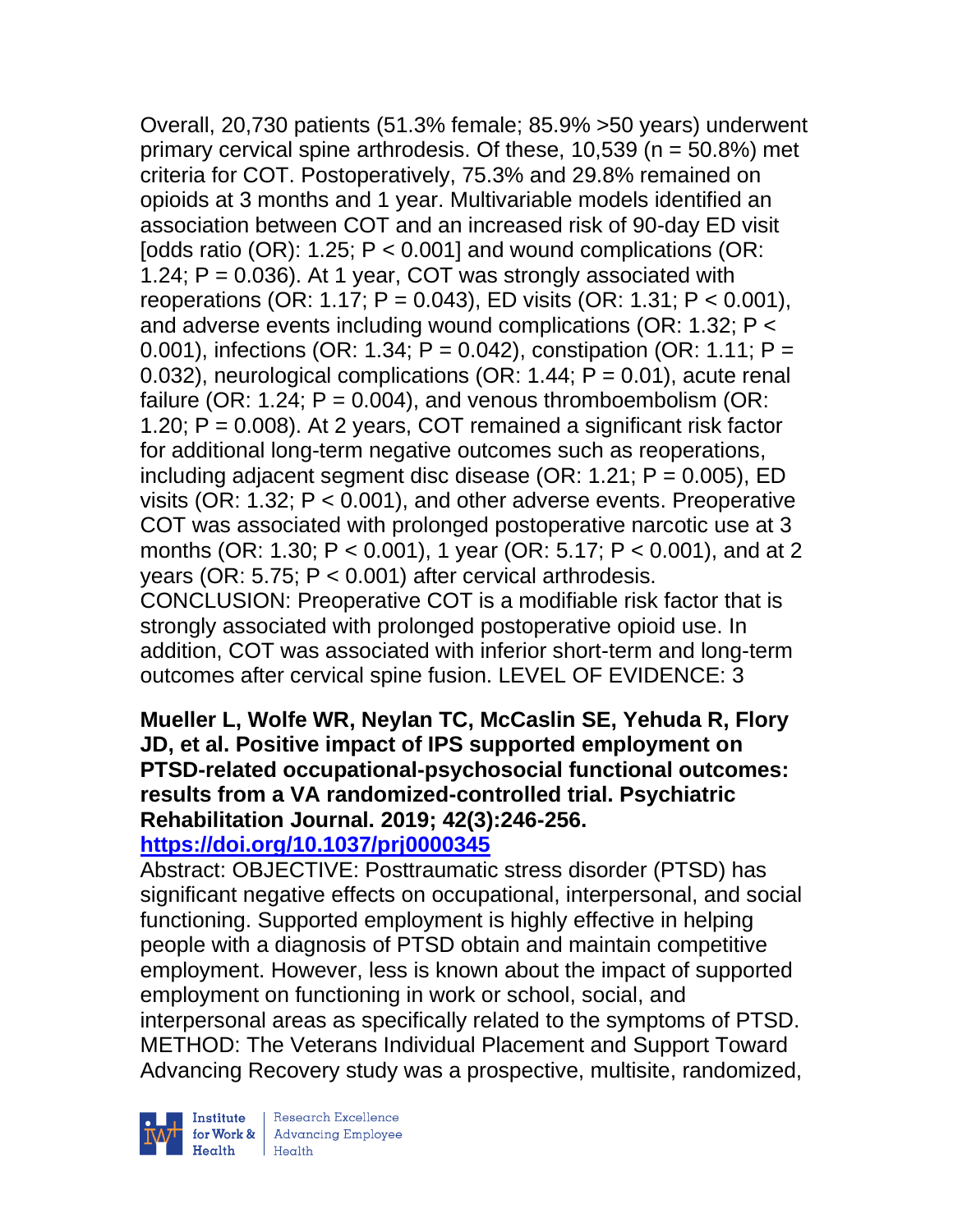controlled trial that compared Individual Placement and Support (IPS) supported employment with a stepwise vocational rehabilitation involving transitional work (TW) assignments with unemployed veterans with PTSD diagnoses ( $n = 541$ ) at 12 Veterans Administration (VA) medical centers. This analysis focuses on the PTSD-related functional outcomes over the 18-month follow-up period. RESULTS: Compared with those randomized to TW, the PTSD Related Functioning Inventory (PRFI) total score significantly improved for participants randomized to IPS (LSMeans difference = - 3.92, 95% CI [-7.49, -.36]; p = .03) over 18 months. When the Work/School subscale of the PRFI was removed from the analysis, the IPS group continued to show significant improvements compared with the TW group on the PRFI relationship and lifestyle domains (LSMeans difference = -2.37, 95% CI [-4.74, .00]; p = .05), suggesting a positive impact of IPS beyond work/school functioning. CONCLUSION: Compared with the usual-care VA vocational services for veterans with PTSD, IPS supported employment is associated with greater improvement in overall PTSD-related functioning, including occupational, interpersonal, and lifestyle domains. In addition to superior employment outcomes, IPS has a positive impact on occupational-psychosocial functioning outcomes. (PsycINFO Database Record (c) 2019 APA, all rights reserved)

#### **O'Sullivan K, O'Keeffe M, Forster BB, Qamar SR, van der Westhuizen A, and O'Sullivan PB. Managing low back pain in active adolescents. Best Practice & Research, Clinical Rheumatology. 2019; 33(1):102-121.**

# **<https://doi.org/10.1016/j.berh.2019.02.005>**

Abstract: Adolescent low back pain has received limited research attention despite its potentially considerable impact on quality of life. The role of diagnostic triage to identify serious or specific pathology and/or order relevant investigations is considered. An overview of contemporary pain mechanisms is provided, with specific reference to the wide range of risk factors for persistent low back pain. Education and exercise framed within a biopsychosocial framework are the cornerstones of treatment. There is a lack of data on more comprehensive personalized treatment approaches among adolescents. One such approach - Cognitive Functional Therapy which has shown promise in adults and active adolescents with low



| Research Excellence Financial Research Excellence<br>
Financial Realth<br>
Realth<br>
Realth<br>
Realth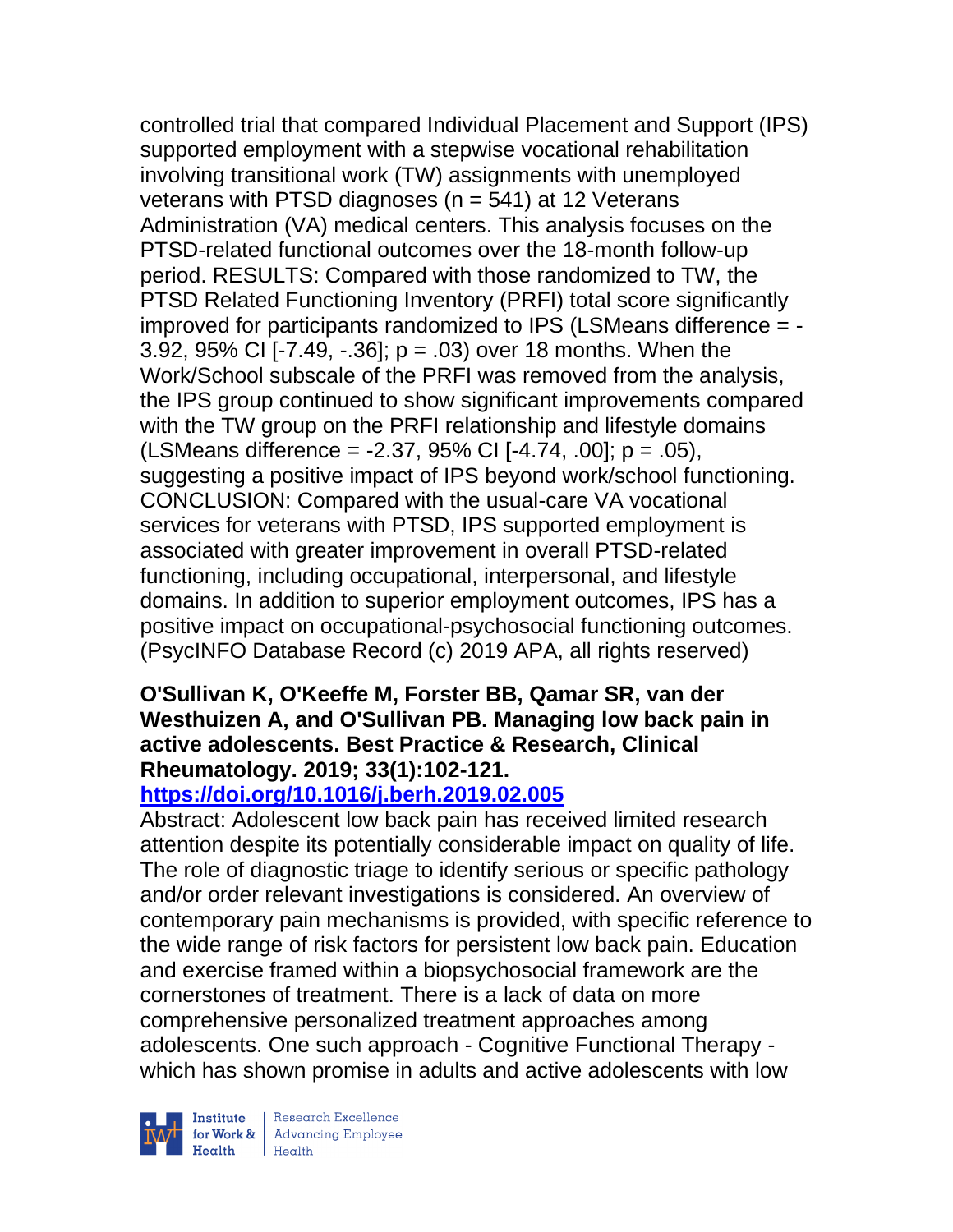back pain, is described and illustrated using a case study. The most promising avenues, in practice and research, may be those that view adolescent low back pain as less of a local structural spinal issue and more of an indication of the general health of the adolescent

**Stackhouse M and Turner N. How do organizational practices relate to perceived system safety effectiveness? Perceptions of safety climate and co-worker commitment to safety as workplace safety signals. Journal of Safety Research. 2019; 70:59-69.** 

**<https://doi.org/10.1016/j.jsr.2019.04.002>** 

**Sundstrup E, Hansen AM, Mortensen EL, Poulsen OM, Clausen T, Rugulies R, et al. Physical capability in midlife and risk of disability pension and long-term sickness absence: prospective cohort study with register follow-up. Scandinavian Journal of Work, Environment & Health. 2019; [Epub ahead of print]. <https://doi.org/10.5271/sjweh.3842> [open access]** Abstract: Objective The aim of this study was to determine the association of physical capability with health-related labor market outcomes among older workers. Methods The prospective risk of disability pension and long-term sickness absence (LTSA) of >/=6 weeks was estimated from physical capability on 5076 older workers (age 49-63 years) from the Copenhagen Aging and Midlife Biobank (CAMB). Physical capability was objectively measured through nine different tests (jump performance, postural balance, chair-rise, explosive muscle strength, maximal strength of the hand, back and abdominal muscles, lung capacity, and aerobic fitness) and linked to a high-quality register on social transfer payments among all Danish residents. Cox-regression analyses estimated the association of physical capability with risk of disability pension and LTSA. Results For all measures, low physical capability [>/=1 standard deviation (SD) below the mean for each gender] was associated with increased risk of disability pension and/or LTSA, whereas high physical capability (>/=1 SD above the mean for each gender) was not. A capability-response association was observed between the number of tests with low capability and disability pension and LTSA (P<0.0001) with the risk-estimate for disability pension being 8.52 (95% confidence interval 3.98-18.25) when low capability was present in

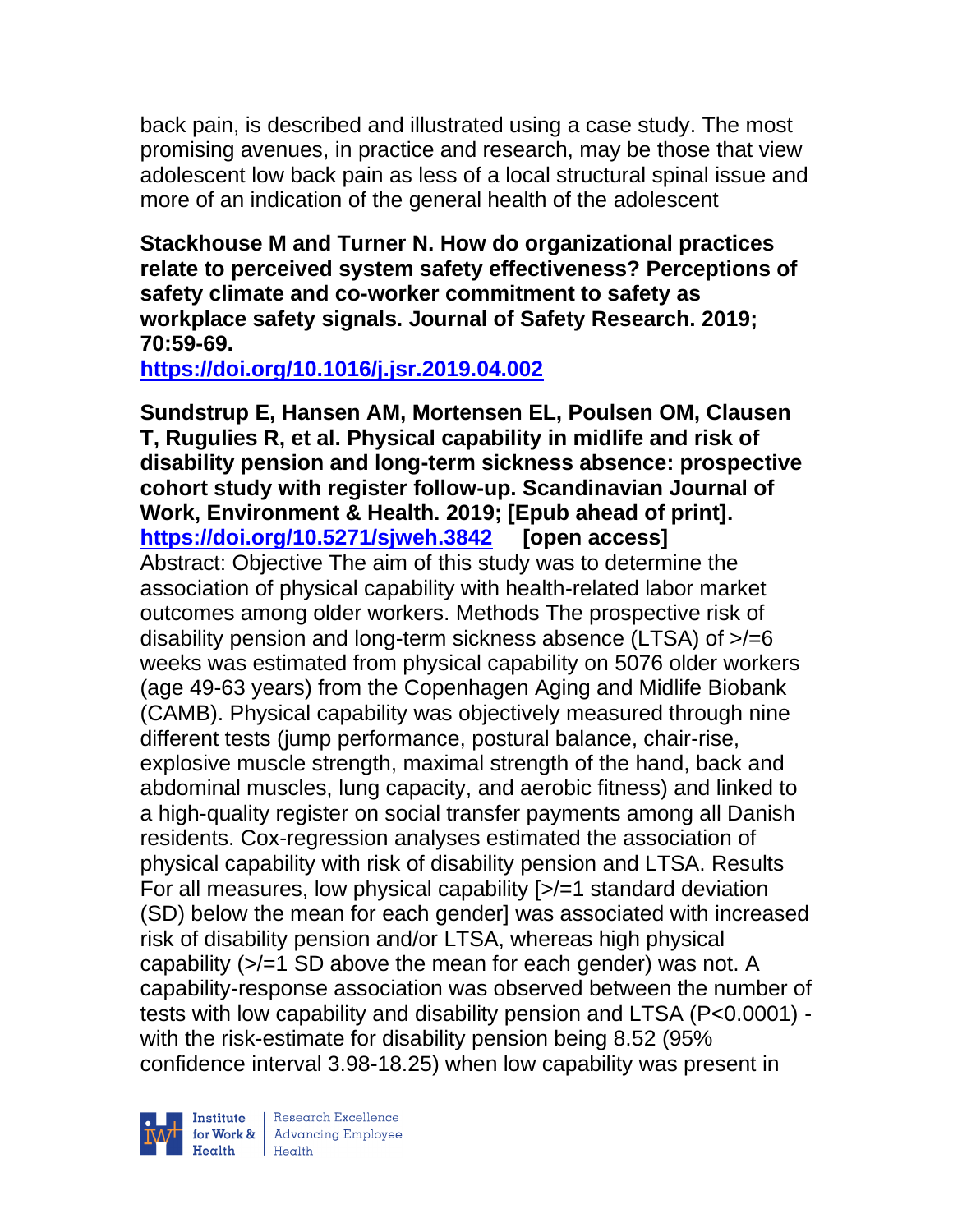>/=5 physical tests. Population attributable risks analyses indicate that 42% of the disability pension cases were attributable to low physical capability whereas this was the case for 12% of the LTSA cases. Conclusions Using objective measures of predictors and outcomes, our study shows that low physical capability in midlife was associated with increased risk of disability pension and LTSA. The results indicate that increasing physical capability to an average level among older workers with low capability could potentially contribute to preventing >40% of premature exits from the labor market

**Topor A, Stefansson CG, Denhov A, Bulow P, and Andersson G. Recovery and economy; salary and allowances: a 10-year followup of income for persons diagnosed with first-time psychosis. Social Psychiatry and Psychiatric Epidemiology. 2019; 54(8):919- 926.** 

#### **<https://doi.org/10.1007/s00127-019-01655-4>**

Abstract: PURPOSE: Persons with severe mental health problems (SMHP) point out financial strain as one of their main problems. Deinstitutionalisation in welfare countries has aimed at normalisation of their living conditions. The aim of the study was to follow the changes in income and source of income during a 10-year period for persons with a first-time psychosis diagnosis (FTPD). METHODS: Data were gathered from different registers. Data from persons with FTPD were compared to data on the general population. Two groups with different recovery paths were also compared: one group without contact with the mental health services during the last five consecutive years of the 10-year follow-up, and the other with contact with both 24/7 and community-based services during the same period. RESULTS: SMHP led to poverty, even if the financial effects of SMHP were attenuated by welfare interventions. Even a recovery path associated with work did not resolve the inequalities generated by SMHP. CONCLUSIONS: Attention should be paid to the risks of confusing the effects of poverty with symptoms of SMHP and thus pathologizing poverty and its impact on human beings. Adequate interventions should consider to improve the financial situation of persons with SMHP

**White C, Green RA, Ferguson S, Anderson SL, Howe C, Sun J, et al. The influence of social support and social integration factors** 



| Research Excellence for Work & Advancing Employee<br>Health Health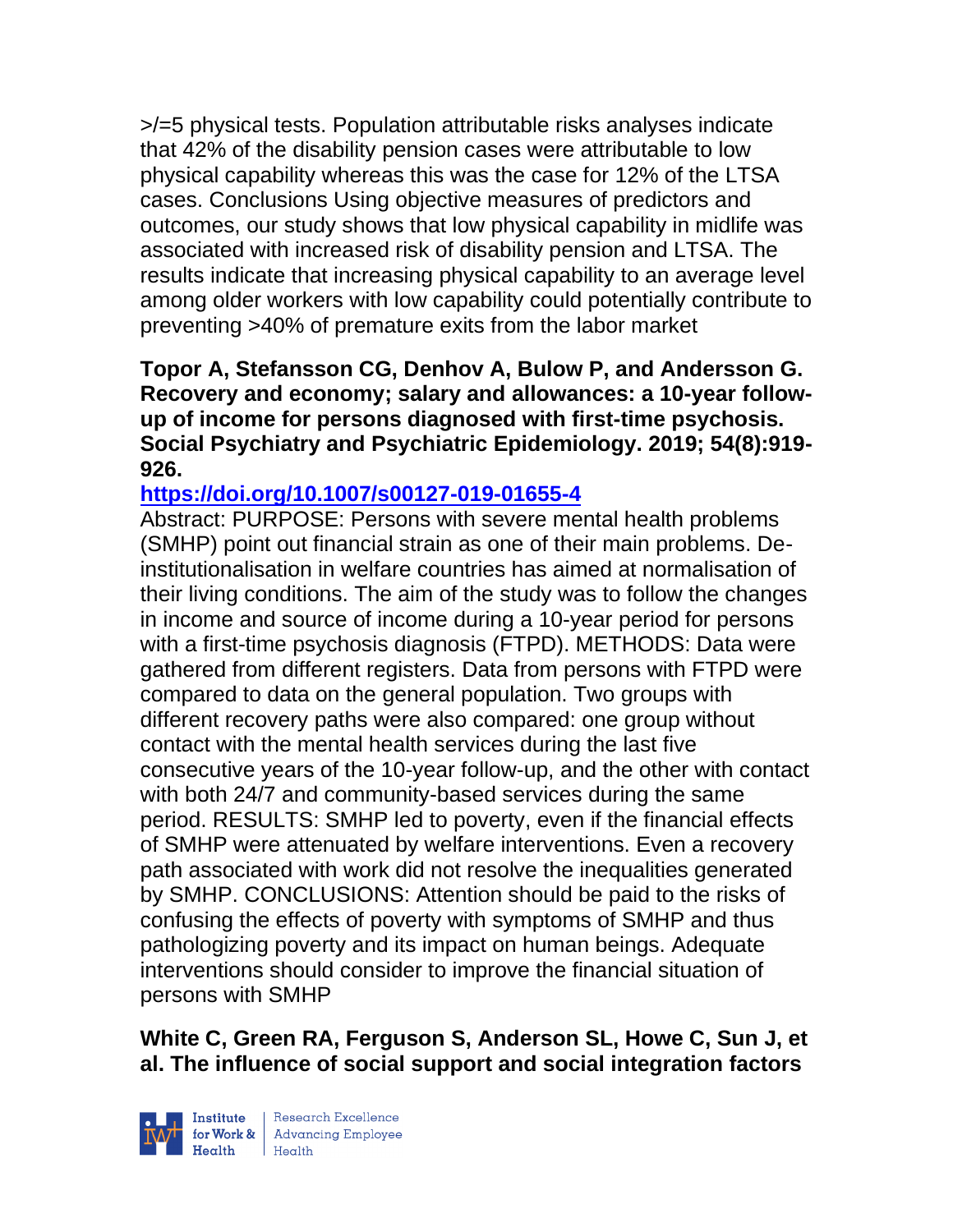#### **on return to work outcomes for individuals with work-related injuries: a systematic review. Journal of Occupational Rehabilitation. 2019; 29(3):636-659.**

**<https://doi.org/10.1007/s10926-018-09826-x> [open access]** Abstract: Purpose In occupational rehabilitation, the biopsychosocial model endorses the role of social factors in worker recovery. We conducted a systematic review to explore three questions examining the role of social support for the return-to-work (RTW) of individuals with work-related injury: (1) What are the worker-identified social barriers and facilitators in RTW; (2) What is the relationship between social factors and RTW; and (3) What is the effectiveness of social interventions for RTW. Methods Systematic searches of six databases were conducted for each research question. These identified 11 studies meeting inclusion criteria for Research Question 1, and 12 studies for Research Question 2. No studies were identified that met inclusion criteria for Research Question 3. A narrative synthesis approach was used to analyse the included studies. Results Research Question 1 identified five themes in social barriers and facilitators to RTW, including contact/communication, personcentred approaches, mutual trust, reaction to injury, and social relationships. Research Question 2 identified moderate support for reaction to injury and social integration/functioning as predictors of RTW and weak evidence for co-worker support. Four studies reported significant associations between social factors and RTW, six reported mixed findings with at least one significant social predictor, and two found no significant relationships. However, conclusions were limited by the inconsistency in measurement of social factors. Conclusions Our findings indicate that social support and integration may influence RTW following work-related injury, and highlights the need for further systematic examination of social factors in the field of occupational rehabilitation

**Yoshikawa E and Kogi K. Outcomes for facilitators of workplace environment improvement applying a participatory approach. Journal of Occupational Health. 2019; 61(5):415-425. <https://doi.org/10.1002/1348-9585.12065> [open access]** Abstract: OBJECTIVES: The purpose of this study was to determine changes in awareness, behavior, and relationships among facilitators who were involved in facilitating the conduct of the participatory



| Research Excellence **Example 18 Advancing Employee**<br> **Health** Health<br>
Health